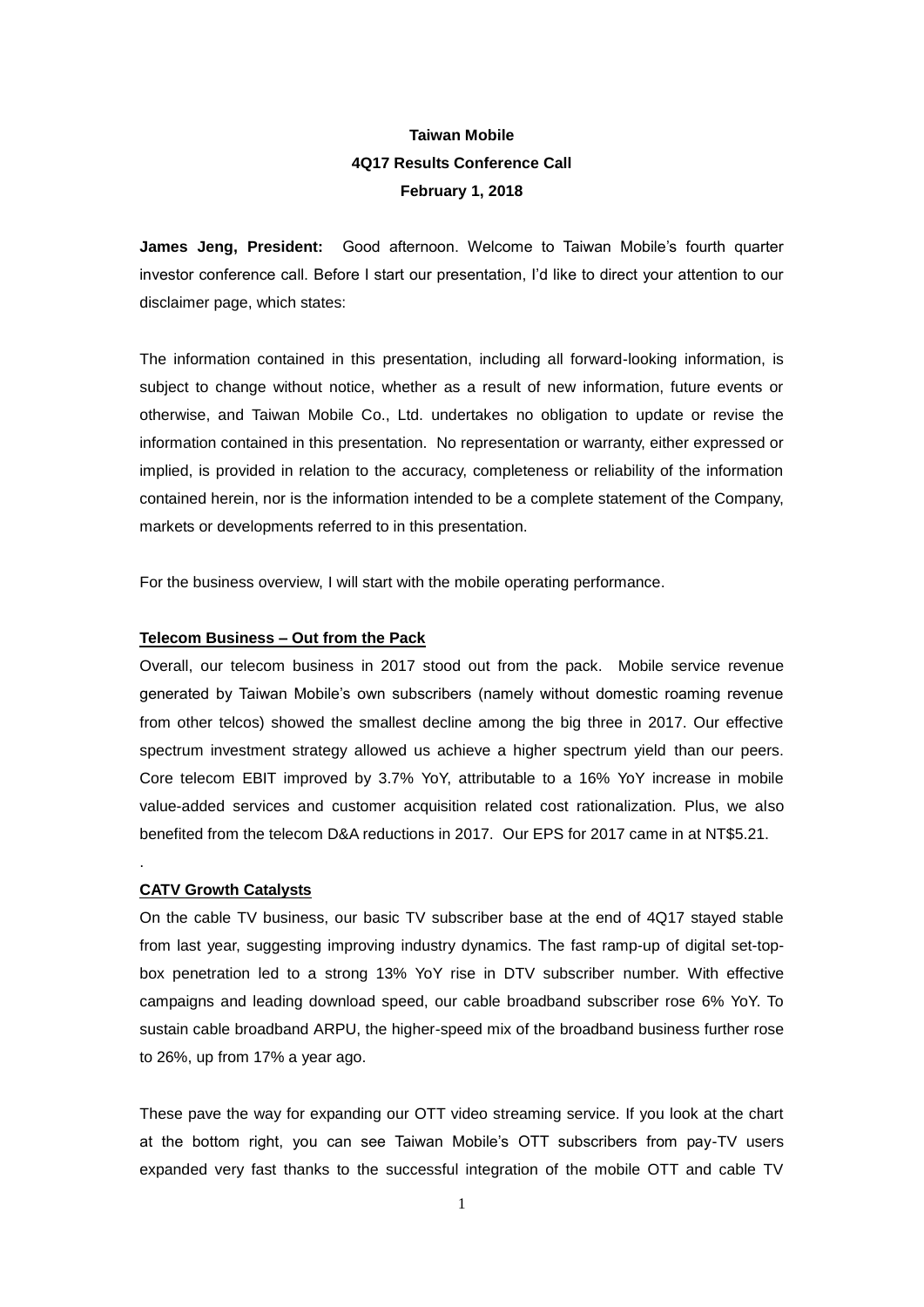platforms. Since this service is not limited to our own cable subscribers, Taiwan Mobile targets to more than triple the subscriber number in 2018.

The aforementioned fast roll-out of digital set-top-box caused our cable capex hikes in 2017, and therefore will increase cable D&A in 2018. However, the cable D&A is expected to drop significantly in the next two years due to the short depreciation period for set top box.

## **momo E-commerce - Stellar Growth**

For momo, the company continued gaining ground in the B2C e-commerce business. In 4Q17, momo's e-commerce business recorded a 41% YoY increase in revenue. And driven by its strong business momentum, e-commerce EBITDA showed a strong 32% YoY growth.

Of note, e-commerce already made up 83% of momo's Q4 revenue, and continued to serve as the company's growth engine. Also, momo's mobile commerce contribution further rose to 55% this quarter. There is a growing trend of consumers increasingly shopping on mobile devices or through mobile APPs. Hence, the increasing contribution from mobile commerce will help boost momo's growth momentum.

Let me turn the presentation over to Rosie for the financial overview section.

## **Performance by Business**

#### **Rosie Yu, CFO & Spokesperson:**

We believe that the recurring numbers excluding the domestic roaming business better reflect our performance in 2017.

In 2017, our consolidated EBITDA remained resilient YoY, of which telecom EBITDA went up 1% YoY while momo's EBITDA surged 11% YoY, on a recurring basis.

#### **Results Summary**

In 4Q17, total revenue beat our forecast on the back of higher-than-expected device sales and e-commerce revenue. Our operating costs and expenses also went up QoQ due to the rise in revenue mentioned before, but the expense increase was partially offset by the decrease in handset subsidy and dealer commission.

Non-operating expenses rose YoY and QoQ in 4Q17 because of our conservative approach of setting aside the litigation provision related to a pending lawsuit.

All in all, in 4Q17, we missed our EPS guidance mainly because of the one-off litigation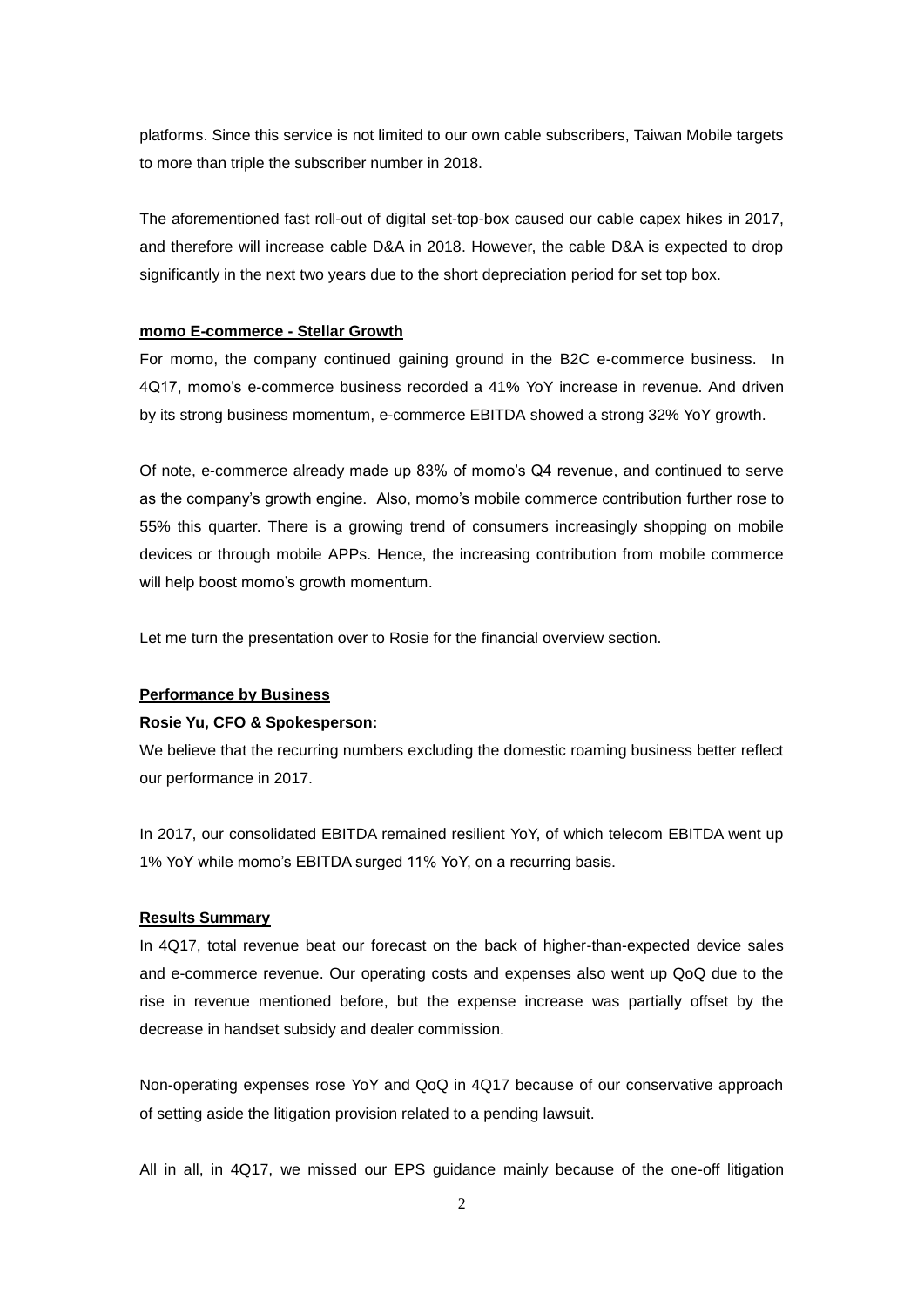#### provision.

For full-year 2017, total revenue was 1% lower than our guidance mainly due to revenue shortfall from mobile device sales caused by weaker demand for high-end smartphone bundled plans. However, both e-commerce and mobile value-added service revenue came in ahead of our expectations. Aided by handset subsidies and dealer commission cuts as well as other expense rationalizations, both EBITDA and operating income for the full year came in better than our guidance.

## **Balance Sheet Analysis**

On the balance sheet. On the asset front, major QoQ changes seen in 4Q were the increases in inventory and concession, due to our acquisition of the 20MHz spectrum on the 2.1GHz frequency band, respectively.

On the liability front, we increased S-T borrowings to finance the new spectrum we bought in 4Q17. Meanwhile, two issuances of corporate bonds will mature in tranches in the next two years, and current ratio fell to 57% at the end of 4Q17,

For the two key financial ratios in 2017, net debt to EBITDA in 4Q17 was still at a healthy level of 1.6x while ROE stood at above 20%.

#### **Cash Flow Analysis**

2017 operating cash inflow remained stable compared to a year ago. Investing cash outflow increased YoY mainly due to the NT\$8.6bn payment in 4G license fees, but was partially offset by a lower cash capex compared to a year ago.

On the financing front, the company repaid NT\$2.9bn in corporate bonds and NT\$2.4bn of long-term bank loan. Meanwhile, NT\$7.9bn of short-term borrowing was raised to finance 4G license fees. 2017 full-year FCF maintained at a high level of NT\$20.52bn, translating into a FCF yield of 7.0%.

Let me turn this back over to James for our 2018 quidance.

#### **2018 Guidance**

**James:** For the 2018 outlook, in view of a stable ARPU and subscriber number, telecom topline will be flat, should the domestic roaming and mobile termination businesses be excluded. We forecast telecom EBITDA to edge down 3% YoY all factors considered, including the IFRS 15 implementation (namely the capitalization of dealer commission). That said, the core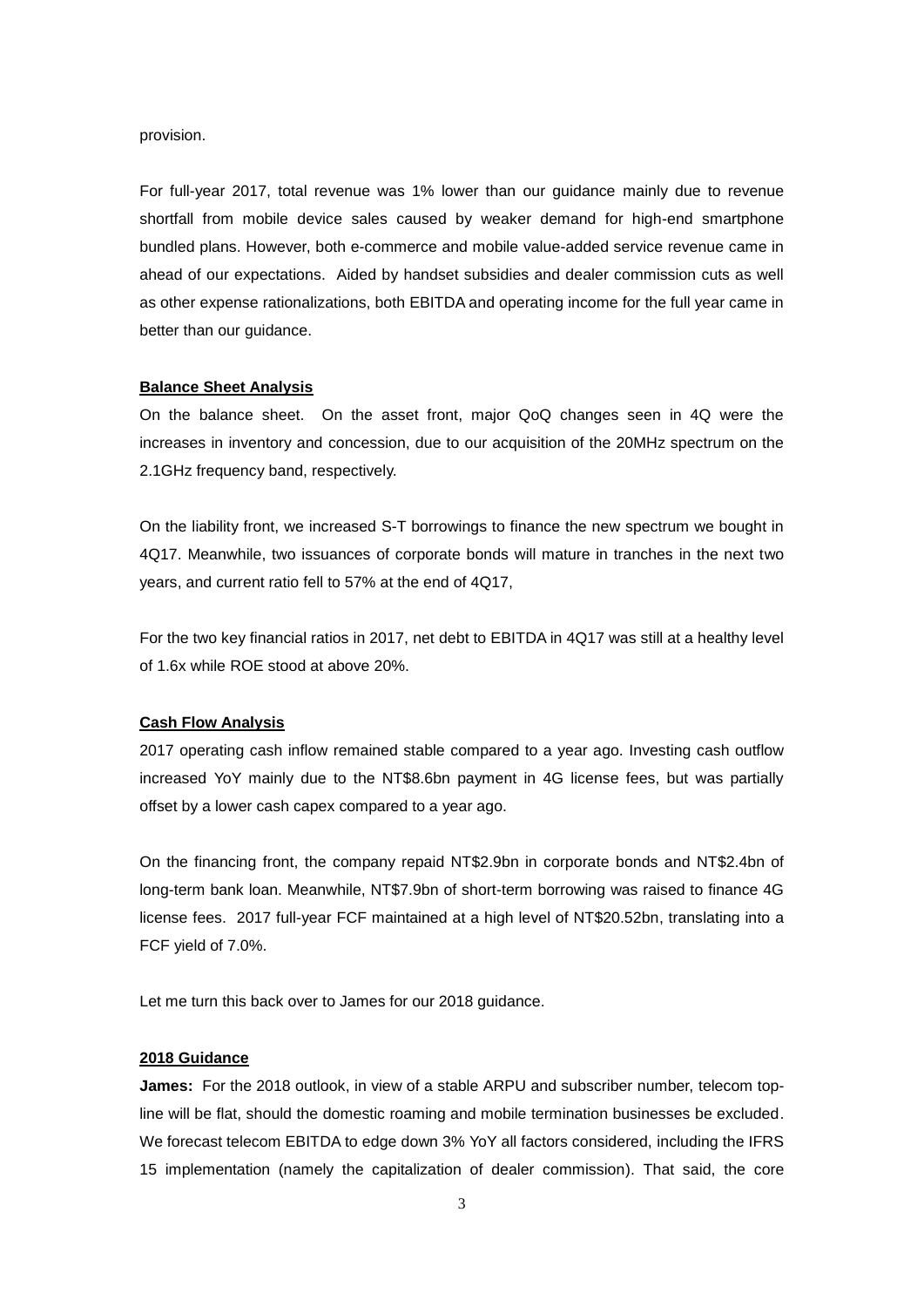telecom EBITDA, which is adjusted for the same accounting treatment as a year ago and not including the domestic roaming business, is estimated to be flat in 2018. The stable core telecom EBITDA target will be achieved through a stable top-line performance and stringent expense disciplines.

Regarding other businesses, in 2018, the combined EBITDA of the cable TV business and momo will represent 15% of our total EBITDA. Their respective EBITDA growth rates are estimated to be 1% for cable TV and 9% for momo. D&A increases in momo and the cable TV business are expected.

Regarding EPS, we expect a mere 1% drop in pre-tax earnings in 2018. EPS guidance of NT\$5 is largely a negative function of the corporate tax rate hike from 17% to 20%.

In summary, with an expected stable core recurring EPS for 2018 and over 10% YoY reduction in capex, we forecast an 8% increase in the 2018 free cash flow from a year ago.

#### **Event Updates**

This morning, we had a Board meeting. The next page shows our event updates. For Board Resolutions:

First, TWM's board approved a capex budget of NT\$7.4bn for 2018 with the breakdown details shown in the slide. Telecom related capex expects to remain stable while both momo's and cable TV's are forecast to trend down.

Second, To keep a healthy capital structure, the board today approved the issuance of unsecured corporate straight bonds with a maximum value of NT\$15bn.

In addition, there are some new changes that will apply to us. First, starting in 2018, the IFRS 15 has been implemented. The implication of TWM's financial reporting this year will be the capitalization of dealer commissions over the contract period, which will increase our beginning balance of retained earnings by NT\$3.4bn. Second, statutory corporate tax rate has been raised to 20% from 17% starting in 2018, which also applies to TWM.

#### **Awards and Recognition**

This page lists the awards and recognition we've received in the recent quarter for your reference.

### **Key Message**

To wrap up our presentation, this slide summarizes the key message that we would like to deliver: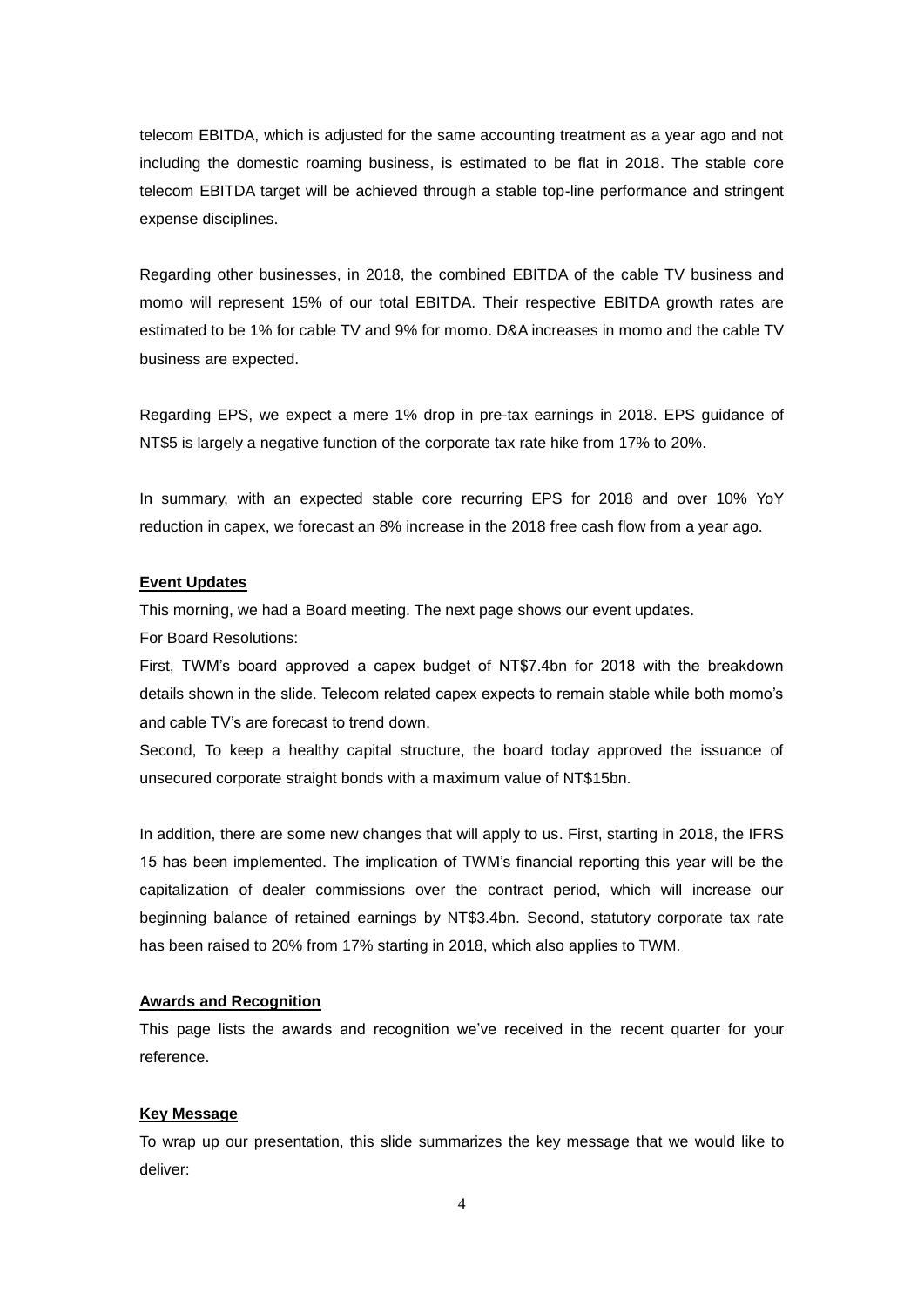Taiwan Mobile is confident in maintaining stable free cash flows despite less-than-satisfactory industry dynamics. Plus, we are better positioned with stronger footholds in e-commerce and OTT services, not to mention advantages in 4G spectrum and infrastructure investments. Sustaining the long-term health of our business to deliver satisfactory returns to our shareholders remains our main goal.

Now I would like to open the floor for the Q&A section.

## **Q&A**

**Neale Anderson, HSBC HK:** *This question relates to the less than satisfactory industry dynamics you mentioned on the final slide there. I assume that's mostly referring to mobile. Your competitor yesterday mentioned the possibility of moving to tiered data pricing. Is that something you see as feasible given that flat rate has been standard for so long in Taiwan?*

**Rosie:** It's really up to CHT. If they are willing to move to tiered rate plans, of course we will be benefited.

**Neale**: *So, is there nothing you feel that Taiwan Mobile can do to bring about that change?*

**Rosie:** This is a three-player market. So, we are pretty much facing this kind of head-on competition from our peers and CHT is the largest operator. So, of course, we need to benchmark our rate plans against theirs.

**Neale:** *Do you feel the outlook in the cable TV market is improving now?*

**James:** I think the cable TV market will remain stable this year. I think, right now, the competition from the new entrants will slow down a bit. Last year, TWM cable TV business, in terms of cable TV, broadband and digital TV subscribers, was ahead of its competitors. So, we expect, in 2018, our cable TV business to remain strong, especially as we focus more on fixed-line broadband and digital TV since the whole network became fully digitalized last year.

**Jack Hsu, Sinopac TW:** *First question, for 4Q17, there was a one-time loss. Can you give more details on that?*

*Second, could you give us the 1Q18 guidance?*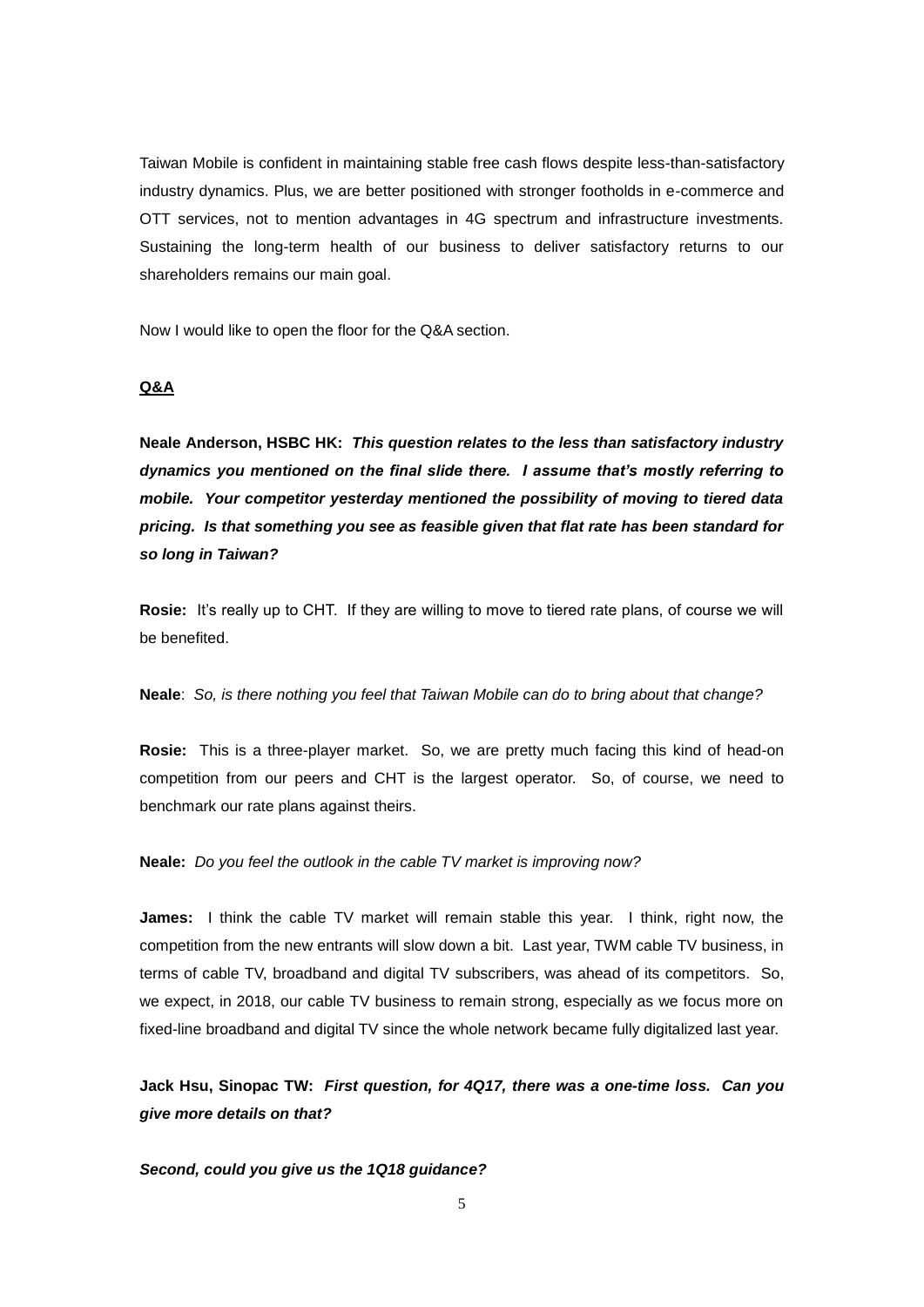#### *Third, what's your target for your 4G subscribers in 2018?*

**James:** Regarding the litigation, we will appeal to the higher court. According to our accountant from Deloitte, we have recognized the litigation provision in 2017.

**Rosie:** Regarding the 1Q18 guidance, we will announce publicly after the conference call, but I will give it to you shortly.

**James:** In terms of mobile subscribers in 2018, there will be about 0.7% increase. Thus, total mobile subscribers will remain around 7.3 million by the end of 2018.

**Rosie:** All the 3G subscribers will be migrated to 4G. And, regarding your question about quarterly EPS, in the 1Q18, it's estimated to be NT\$1.18, 2Q, NT\$1.31, 3Q, NT\$1.28, 4Q, NT\$1.23.

**Patrick Chan, Nomura Taiwan:** *I assume your guidance includes the impact from the roaming. Can you shed light on what would be the EPS trend if excluding the roaming impact in 2018?*

**James:** The roaming impact will be insignificant this year because, based on NCC regulation, this year will be the last year because this year all of the traffic will be returned back to APT. So, the roaming impact to our revenue or our EBITDA will be insignificant this year.

**Rosie:** To elaborate a bit more on this issue, we think the pre-tax profits will remain flattish should we exclude the roaming impact.

**Patrick:** *You mentioned that you expect the ARPU trend to remain stable in 2018, but from a trajectory point of view, do you expect the sequential movement to be trending upwards towards the back half of the year given that you are seeing more of an uptake rate on the high-end rate plans due to the high-end smartphone launches?*

**James:** Based on our estimation, our postpaid ARPU will remain the same as last year. If it slightly drops, it will be due to the mobile termination rate cut. The percentage of subscribers with rate plan higher than NT\$1000 will remain at about 35-37%, which is about the same as last year.

**Ronnie Zhu, UBS Taiwan:** *First question is regarding the guidance. You said you*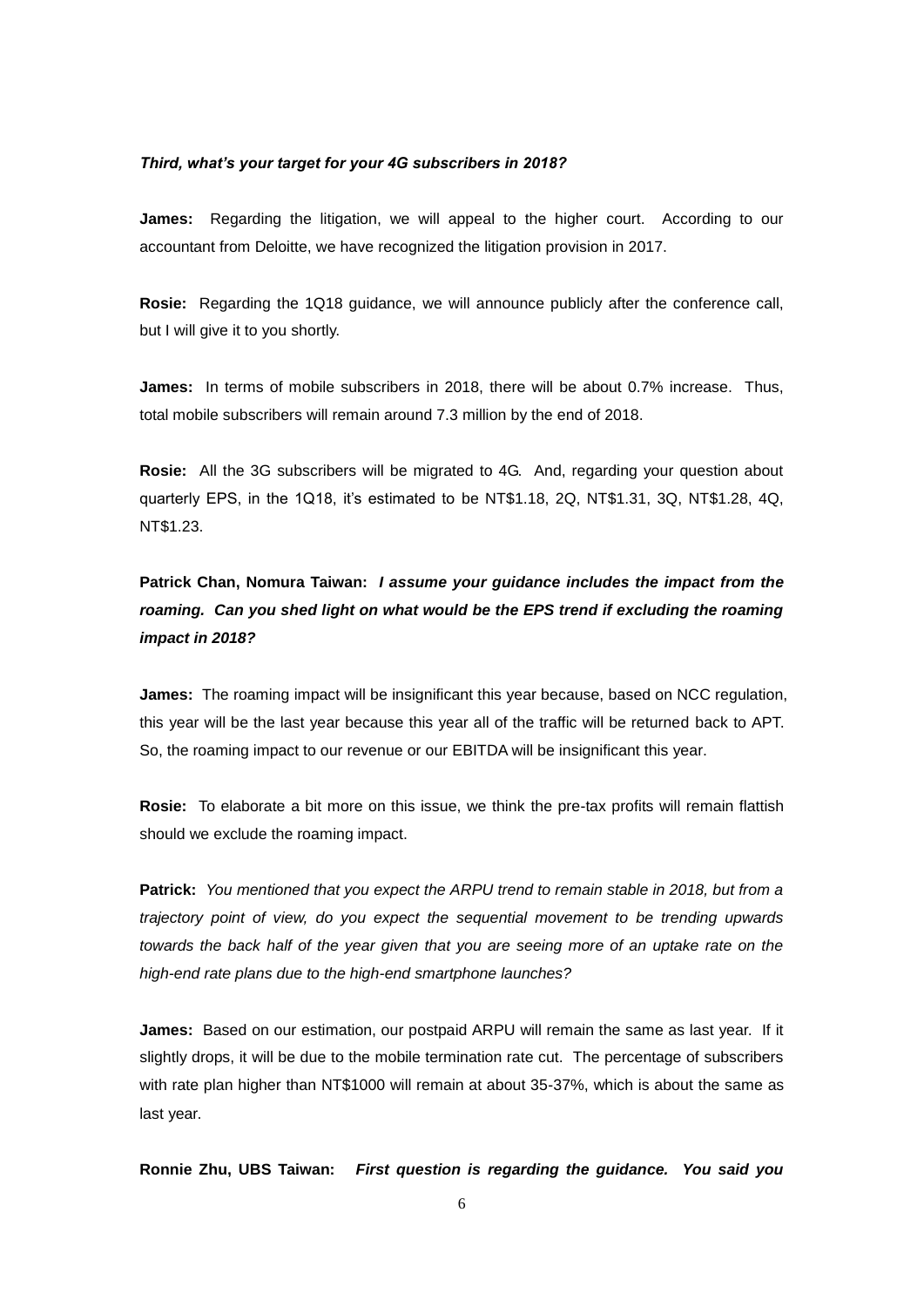*expect the mobile business revenue and profit to remain flat. Does that mean you are expecting our subscribers to not decline this year? On cable business side, we noticed that the EBITDA margin declined sharply in December last year. Can you elaborate more on what happened and how are we going to be view the EBITDA margin trend on the cable business in 2018? And on the mobile business, it seems like the EBITDA margin is also declining, should the trend also continue this year?*

**James:** I think in terms of subscriber number and the tariff distribution, mobile service revenue in 2018 will decline slightly at less than 1%. And this is due to data revenue remaining flat while voice revenue will decline 10-15% by our estimations. However, the value-added service, mainly innovation services, will be up about 16-20%. So, that will offset the drop in voice revenue and keep our mobile service revenue flat.

**Ronnie:** *I noticed on the monthly sheet, the EBITDA margin in December was 42% vs the full-year average of 51%. Thus, I was wondering what happened there and how should we view the trend in 2018?*

**James:** Right now, in Taiwan, the TV shopping industry is declining due to competition from ecommerce internet shopping. Therefore, we dropped channel leasing price and adjusted in the 4Q. In 2018, channel leasing price will remain the same as it was in 4Q17.

**Ronnie:** *If the rate is going be the same it was 4Q17, does that mean on a full-year basis we are expecting there will be a slight decline in 2018?*

**James:** Not necessary. In terms of channel leasing revenue, yes, it will drop. However, the fixed broadband business is coming up and since the whole network in fully digitalized, so we will push the 500 Mpbs high speed broadband in 2018 and that will boost up our fixed broadband income and also the bottom line and that will compensate some of the leasing channel revenue drop.

#### **Ronnie:** *How about momo?*

**James:** For momo, the figure I have is very conservative. If you look at the 2018 guidance, we would rather be conservative in the beginning, but we are definitely not pessimistic about 2018.

**Ronnie:** *Do you have any comment on the government's requirement that you migrate all 3G subscribers to 4G? Could that lead to subscriber loss?*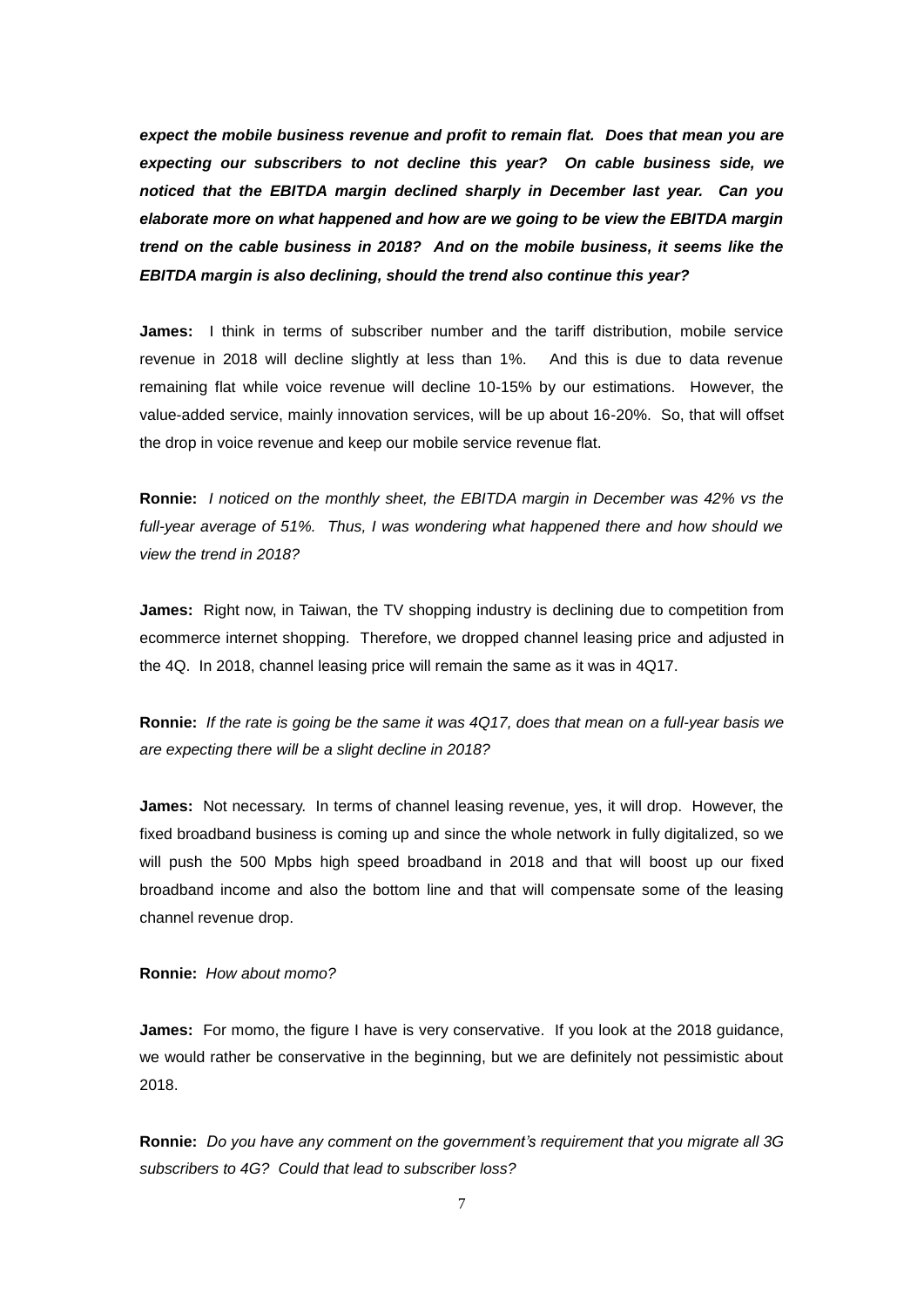**James:** Yes, in accordance with NCC regulation, we have to terminate all 3G service by the end of the year, however 3G has to remain in the network because the voice service will fallback to the 3G network. So, even though 3G service is terminated, the 3G network will still remain. But we can use less spectrum for the 3G service. We used to have 15MHz for the 3G service including voice plus data, but since all 3G data service will be moved to 4G with the 3G network being used merely as a voice fallback, we will probably only use 5MHz for 3G. And the rest of the 15MHz spectrum will be used for 4G data services.

#### **Ronnie:** *Any updates on 5G?*

**James:** 5G will start commercial run in 2020. Right now, we are still trying to persuade the government for the 5G spectrum not to use an auction because it's being used too frequently. We just finished one for 2.1MHz and two years from now we'll have another 5G auction. Hopefully, the government will take our advice and instead provide the 5G spectrum for most of the operators.

**Ronnie:** *So, the spectrum allocation, regardless if it goes to auction or not, will be decided in 2020.* 

**James:** I think the location of the 200 MHz 5G spectrum has already been determined. The first 5G spectrum will be between 3.4G and 3.6G.

**Jack Hsu, Sinopac Taiwan:** *You mentioned the cable TV business faced some competition, but you estimated that the OTT subscribers will have big growth in 2018. How do you see the cable business in 2018? I'm not sure the revenue potential be greater than our estimates even though subscribers will grow.* 

## *For the telecom business, will the price competition be more fierce or will it ease up in 2018?*

**James:** I think the mobile tariff competition in 2018 will be more mild because the big 3 all face bottom line pressure. That's why the commission and subsidy will be lower than last year. And that will turn the whole competition into a very stable and mild situation. Thus, I don't expect there will be a keen competition in 2018.

In terms of cable, I think streaming video will become mainstream for video services because of the full digitalization and the speed of the fixed broadband will rise significantly in 2018 to